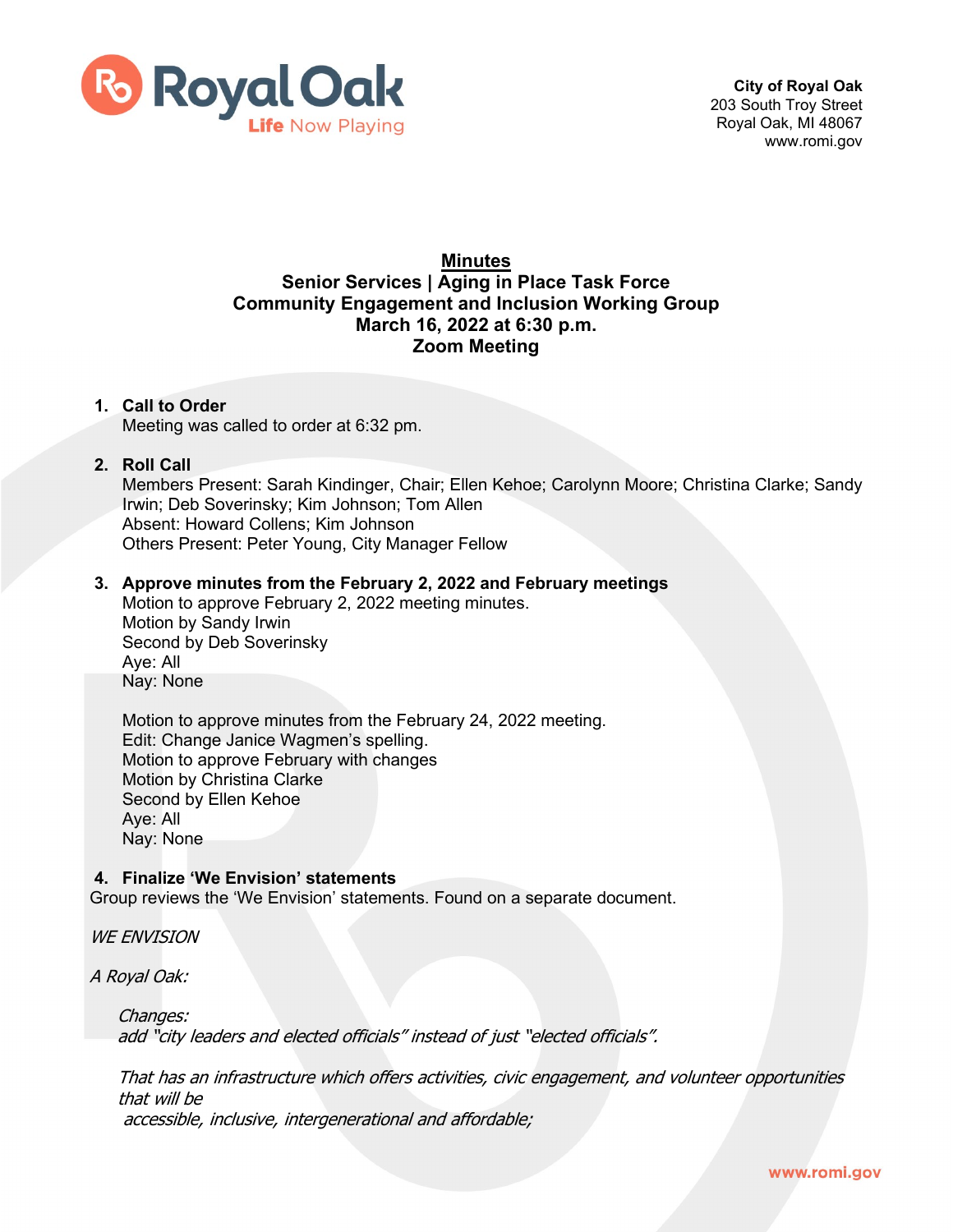Which honors the contributions of all ages;

That is designed to gather everyone in community and neighborhood spaces.

Where older residents are involved with making decisions in both public and private sectors, and are regularly consulted by city leaders and elected officials.

Motion to approve the 'We Envision' statement with changes. Motion by Caroline Moore Second by Ellen Kehoe Aye: All Nay: None

## **5. Review 'We heard' statements**

The working group reviews their 'we are' statements and discusses what changes could be made.

- Add in the numerical data.
- Add in the top three biggest concerns of survey respondents.

## **6. Work on 'We Are' statements**

The workgroup has an open discussion on how Add barriers like

- transportation,
- Communication
	- o Limited communication of events- can use social media;
	- o Phone calls aren't responded to
		- Ex insights is limited by print. People will get information, but can forget it
	- o City's website is not robust
	- $\circ$  If event information is limited to social media ect. then people cannot access it
	- $\circ$  People's technology limits them as well- phones may not access the internet, which s their preference
	- o Many older adults are not using social media
	- $\circ$  People's technology limits them as well- phones may not access the internet, which is their preference
	- o Multiple methods to reach people need to be available. Communicate with people's where they are
- Parking-Free or discounted parking for seniors with plate registration
- Fees and then paying the fee (how do they accept payment?)
- Scholarships or grants for people who cannot afford a program or a club (inter-club Council members)
- Variety of activities-lack of a variety of programs that meet lifelong learning needs
- Improve communication of volunteer opportunities
- Locations- the location of programs are limited. More events at local parks
	- o Food truck in neighborhoods (someone is doing it)
- Improve Nextdoor neighborhood app usage
	- o The Nextdoor app is used by some frequently

Royal Oak has 23 neighborhood associations and HOAs; Ellen has a map of them. Local organizations and HOA's could be used to share information.

# **7. Develop goals for action items**

The group works on 'We Will' statements.